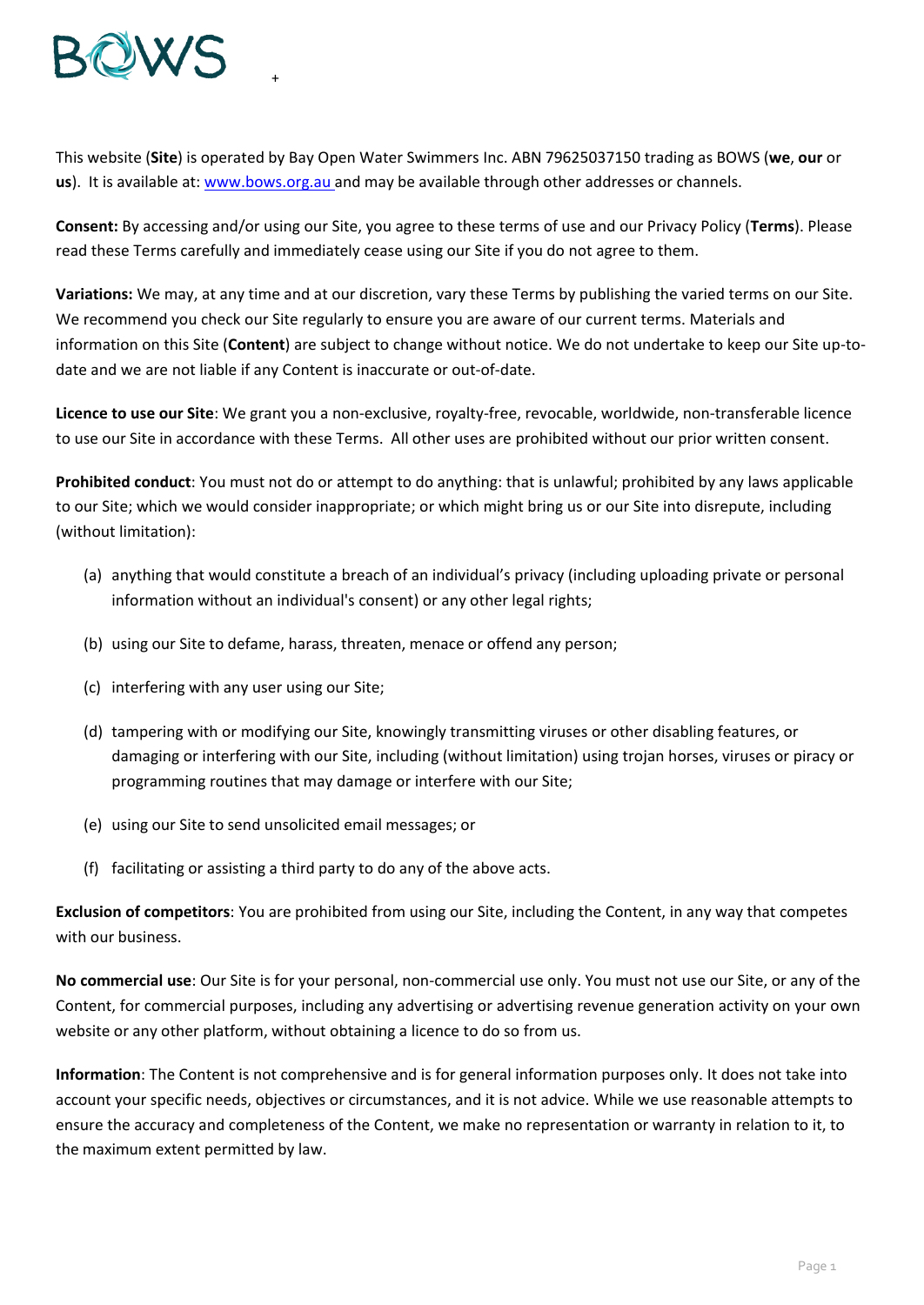

**Intellectual Property rights:** Unless otherwise indicated, we own or licence all rights, title and interest (including intellectual property rights) in our Site and all of the Content. Your use of our Site and your use of and access to any Content does not grant or transfer to you any rights, title or interest in relation to our Site or the Content. You must not:

(a) copy or use, in whole or in part, any Content;

+

- (b) reproduce, retransmit, distribute, disseminate, sell, publish, broadcast or circulate any Content to any third party; or
- (c) breach any intellectual property rights connected with our Site or the Content, including (without limitation) altering or modifying any of the Content, causing any of the Content to be framed or embedded in another website or platform, or creating derivative works from the Content.

**User Content:** You may be permitted to post, upload, publish, submit or transmit relevant information and content (**User Content**) on our Site. By making available any User Content on or through our Site, you grant to us a worldwide, irrevocable, perpetual, non-exclusive, transferable, royalty-free licence to use the User Content, with the right to use, view, copy, adapt, modify, distribute, license, sell, transfer, communicate, publicly display, publicly perform, transmit, stream, broadcast, access, or otherwise exploit such User Content on, through or by means of our Site.

You agree that you are solely responsible for all User Content that you make available on or through our Site. You represent and warrant that:

- (a) you are either the sole and exclusive owner of all User Content or you have all rights, licences, consents and releases that are necessary to grant to us the rights in such User Content (as contemplated by these Terms); and
- (b) neither the User Content nor the posting, uploading, publication, submission or transmission of the User Content or our use of the User Content on, through or by means of our Site will infringe, misappropriate or violate a third party's intellectual property rights, or rights of publicity or privacy, or result in the violation of any applicable law or regulation.

We do not endorse or approve, and are not responsible for, any User Content. We may, at any time (at our sole discretion), remove any User Content.

**Third party sites**: Our Site may contain links to websites operated by third parties. Unless expressly stated otherwise, we do not control, endorse or approve, and are not responsible for, the content on those websites. You should make your own investigations with respect to the suitability of those websites.

**Discontinuance**: We may, at any time and without notice to you, discontinue our Site, in whole or in part. We may also exclude any person from using our Site, at any time and at our sole discretion. We are not responsible for any Liability you may suffer arising from or in connection with any such discontinuance or exclusion.

**Warranties and disclaimers**: To the maximum extent permitted by law, we make no representations or warranties about our Site or the Content, including (without limitation) that:

(a) they are complete, accurate, reliable, up-to-date and suitable for any particular purpose;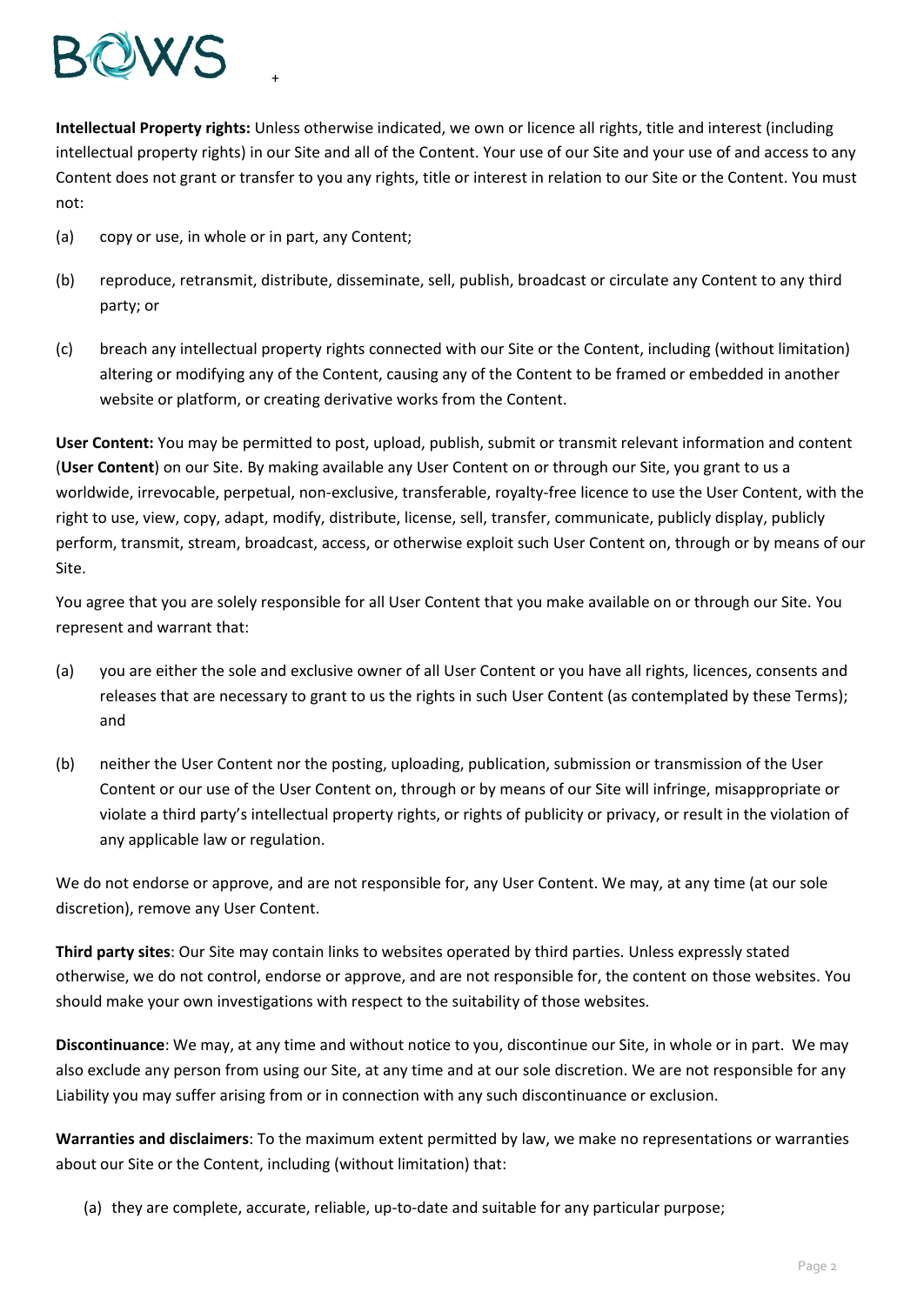

- (b) access will be uninterrupted, error-free or free from viruses; or
- (c) our Site will be secure.

You read, use and act on our Site and the Content at your own risk.

+

**Limitation of liability**: To the maximum extent permitted by law, we are not responsible for any loss, damage or expense, howsoever arising, whether direct or indirect and/or whether present, unascertained, future or contingent (**Liability**) suffered by you or any third party, arising from or in connection with your use of our Site and/or the Content and/or any inaccessibility of, interruption to or outage of our Site and/or any loss or corruption of data and/or the fact that the Content is incorrect, incomplete or out-of-date.

**Indemnity**: To the maximum extent permitted by law, you must indemnify us, and hold us harmless, against any Liability suffered or incurred by us arising from or in connection with your use of our Site or any breach of these Terms or any applicable laws by you. This indemnity is a continuing obligation, independent from the other obligations under these Terms, and continues after these Terms end. It is not necessary for us to suffer or incur any Liability before enforcing a right of indemnity under these Terms.

**Termination**: These Terms are effective until terminated by us, which we may do at any time and without notice to you. In the event of termination, all restrictions imposed on you by these Terms and limitations of liability set out in these Terms will survive.

**Disputes**: In the event of any dispute arising from, or in connection with, these Terms (**Dispute**), the party claiming there is a Dispute must give written notice to the other party setting out the details of the Dispute and proposing a resolution. Within 7 days after receiving the notice, the parties must, by their senior executives or senior managers (who have the authority to reach a resolution on behalf of the party), meet at least once to attempt to resolve the Dispute or agree on the method of resolving the Dispute by other means, in good faith. All aspects of every such conference, except the fact of the occurrence of the conference, will be privileged. If the parties do not resolve the Dispute, or (if the Dispute is not resolved) agree on an alternate method to resolve the Dispute, within 21 days after receipt of the notice, the Dispute may be referred by either party (by notice in writing to the other party) to litigation.

**Severance**: If a provision of these Terms is held to be void, invalid, illegal or unenforceable, that provision must be read down as narrowly as necessary to allow it to be valid or enforceable. If it is not possible to read down a provision (in whole or in part), that provision (or that part of that provision) is severed from these Terms without affecting the validity or enforceability of the remainder of that provision or the other provisions in these Terms.

**Jurisdiction**: Your use of our Site and these Terms are governed by the laws of Victoria, Australia You irrevocably and unconditionally submit to the exclusive jurisdiction of the courts operating in Victoria, Australia and any courts entitled to hear appeals from those courts and waive any right to object to proceedings being brought in those courts.

Our Site may be accessed throughout Australia and overseas. We make no representation that our Site complies with the laws (including intellectual property laws) of any country outside Australia. If you access our Site from outside Australia, you do so at your own risk and are responsible for complying with the laws of the jurisdiction where you access our Site.